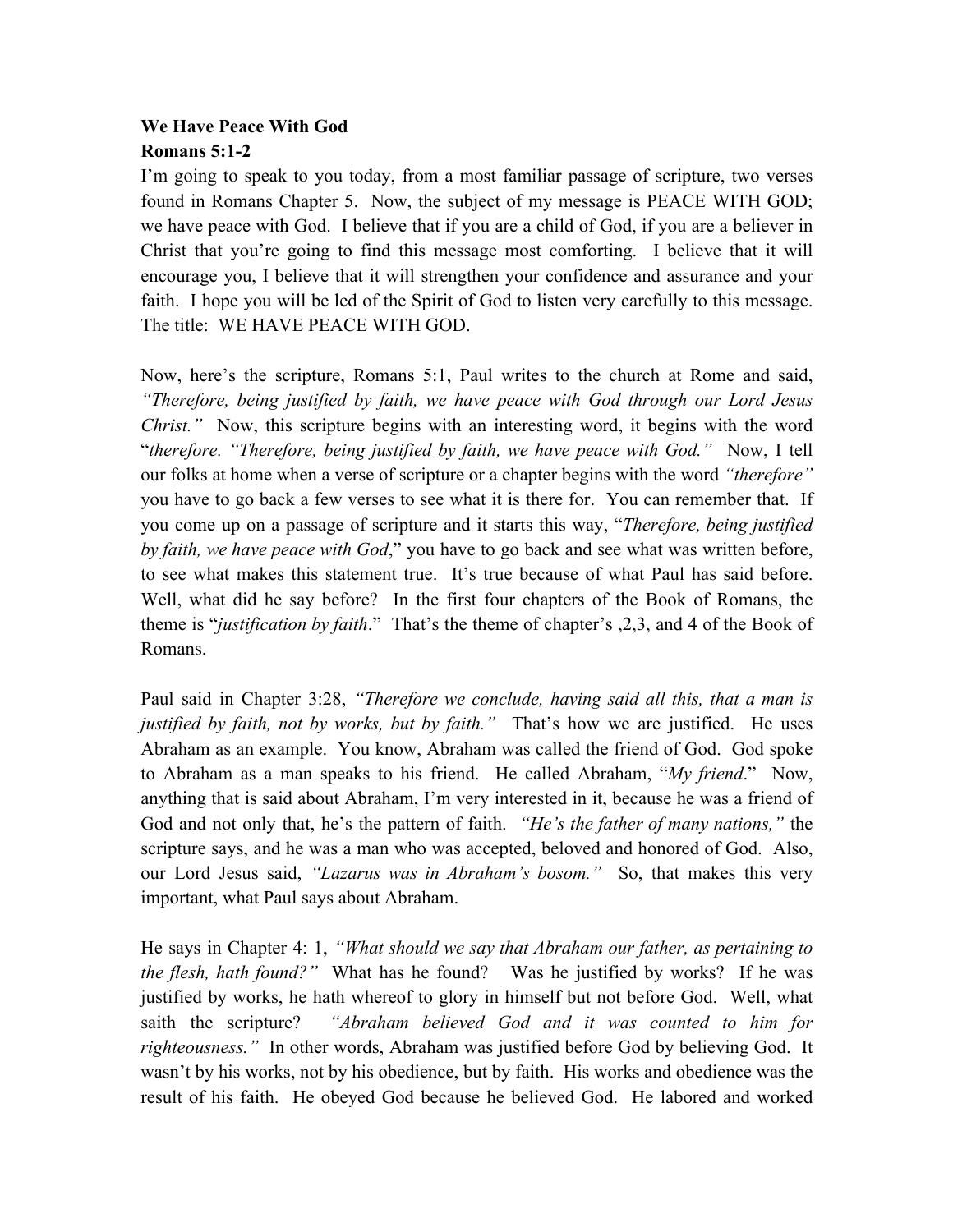because he believed God*. "We're justified by faith."* That's what the first four chapters of Romans theme is; we're justified before God, not by works, not by law, not even morality, but by faith in the Lord Jesus Christ*. "Abraham believed God and it was counted to him for righteousness."* 

Then, Paul uses David as an example. These are perhaps, the two most notable, wellknown, famous men among the Jews, (Abraham, the father of the nation, and David, the king of Israel). You know, David was called twice in scripture, *"A man after God's own heart."* David was called the beloved king of Israel. David was actually the man of whom our Lord came, as pertaining to the flesh. The Messiah was the seed of David. Paul takes Abraham and says he was justified by faith, and he uses David as an example and quotes David in Romans 4: 6*, "David describeth the blessedness of the man, to whom God will impute righteousness without works."* David describes this man to whom God will charge, impute, reckon holiness, acceptance and righteousness by faith, not by works, by faith, saying, *"Blessed is the man to whom God will not charge sin."* Oh happy, favored, highly favored is that man to whom God will not charge sin, but God will impute righteousness and holiness without works.

If we have righteousness, it will have to be without works, because our works are filthy rags. Our works are so incomplete, so unworthy, so imperfect, that they would have to be without works. So here, the apostle Paul, when he's talking in Romans Chapter's 1, 2, 3, and 4, he's talking about how a man is justified before God. Now, our faith is justified by works, James says, *"You show me your faith by my works,"* but our souls are justified by faith, without works. And that's what it is all about. Do you see what he is saying? We're justified before God by faith in Jesus Christ, not by works, and to be justified by His grace.

What does justified before God mean? Somebody said, "To be justified is to be forgiven." That's true, but it is more than that. To be justified is to be pardoned. Well, that's true, but it's more than that. My friends, to be justified, is to be (not guilty). To be justified is to be not only pardoned and forgiven, but it is to be perfect. It is to be holy; it's to be before God, without blame. Now listen to the scripture, Ephesians 1: 4, *"He chose us in Christ that we should be holy and without blame before Him in love."* That's what it means to be justified. It means more than to be forgiven or pardoned, it means to be holy. It means to be without blame, it means to be perfect; it means to be (just as if I had never sinned).

Listen to Ephesians 5: 27, it talks about the Lord redeeming His church and purchasing His church with His own blood. It says, that His church is, *"Holy and without blemish."* In Colossians 1: 22, says, *"That in the body of His flesh, through death, he presents us, in*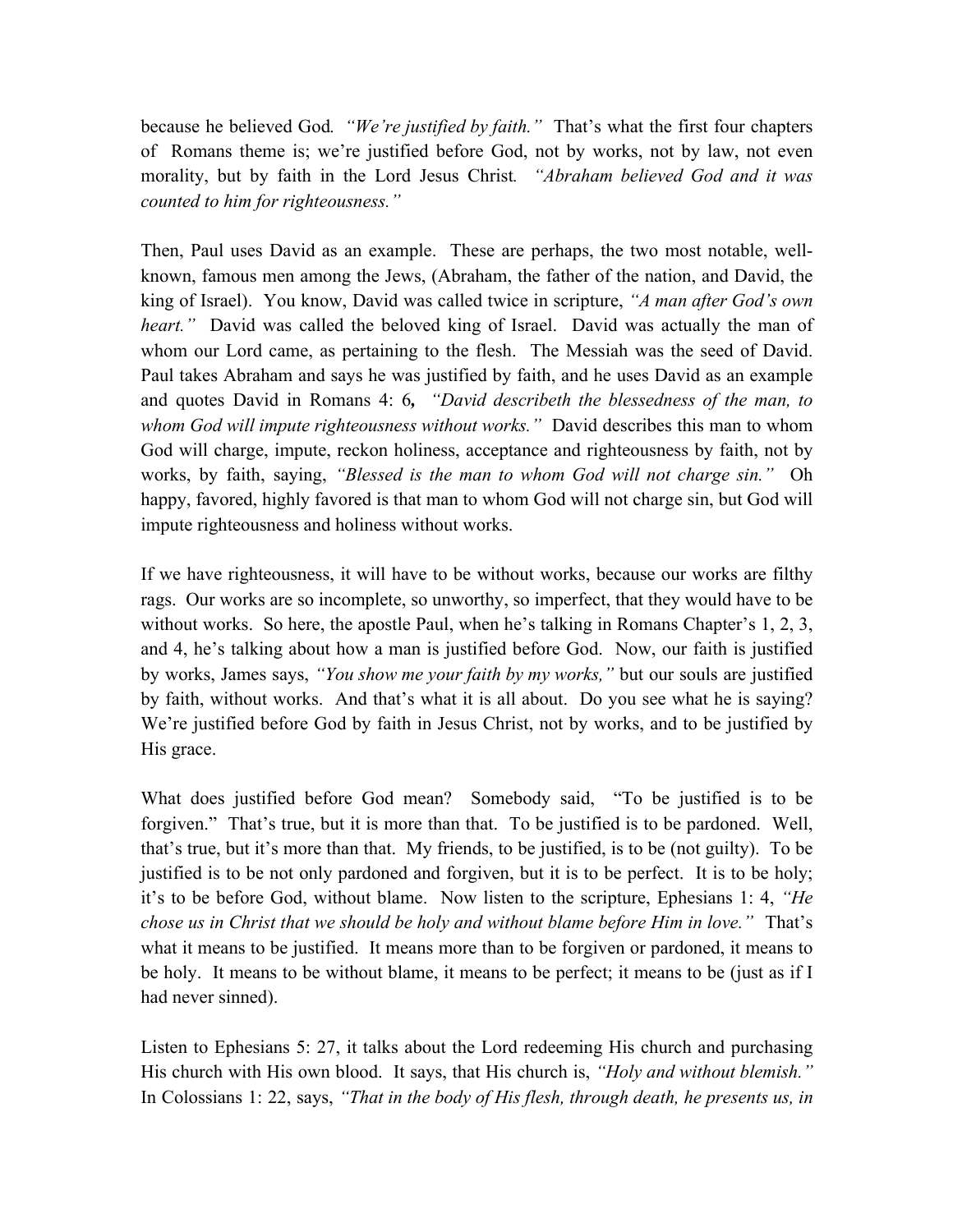*Christ, holy, unblameable, and unreprovable in God's sight."* That's what it means to be justified, and that's by faith. That's the whole theme of Romans, 1,2,3 and 4, justified in God's sight before God, in Christ, by faith, and in Christ we have no sin.

You say, "How can this be?" Let me tell you; I've asked that question often. We look at God's holiness and we cry with Isaiah, *"I'm a man of unclean lips and I dwell among a people of unclean lips. I'm undone."* When we look at God's holiness, we just see our own sinfulness, don't we? We see it in thought, and word and deed and imagination. Then, when we look at God's justice we cry with David, "*If thou, LORD, shouldest mark iniquities, O Lord, who shall stand?"* (Psalm 130:3).

Then, when we look at God's law we cry with the apostle Paul in Romans 7, *"Oh wretched man that I am."* He said, *"Before the law came, I was alive, but when the law came, I died. The law slew me. That which I thought to be life, proved to be death."* When I got a good look at God's law, he said, "I died." I was a religious Pharisee, and a member of the Sanhedrin, and depended on my morality and I found out that God's law required more than outward conformity but it required inward perfection, and it killed me.

Look at God's judgment, and I say with Job, *"Don't bring me into judgment with you."* I look at my works and say with the prophets of old, *"They are filthy rags. Man at his best state, is altogether vanity."*

Job said this, Job 25:4-5: *How then can man be justified with God? Or how can he be clean that is born of a woman? Behold even to the moon, and it shineth not; yea, the stars are not pure in his sight*. Job 15:16; *"How much more abominable and filthy is man, which drinketh iniquity like water?"*

How can we call a man holy without blame, without blemish, unblameable, unreprovable, not guilty before God? How can you do it? I'll tell you, one word, (substitution)! Somebody who is not guilty becomes guilty in his place. He who is guilty takes the place of the not-guilty one, and becomes not guilty. It's a transference of guilt. That's what the scripture is all about. When it talks about redemption in Christ, it's a transference of guilt, substitution!

You young people who play sports, you know what a substitute is. It's someone who goes into the game, takes the place of an active player. When someone goes in his place, he comes out. They both can't be in the game at the same time. Sin can't be on me and on my Substitute, you see, the responsibility cannot be on me and my Substitute. If a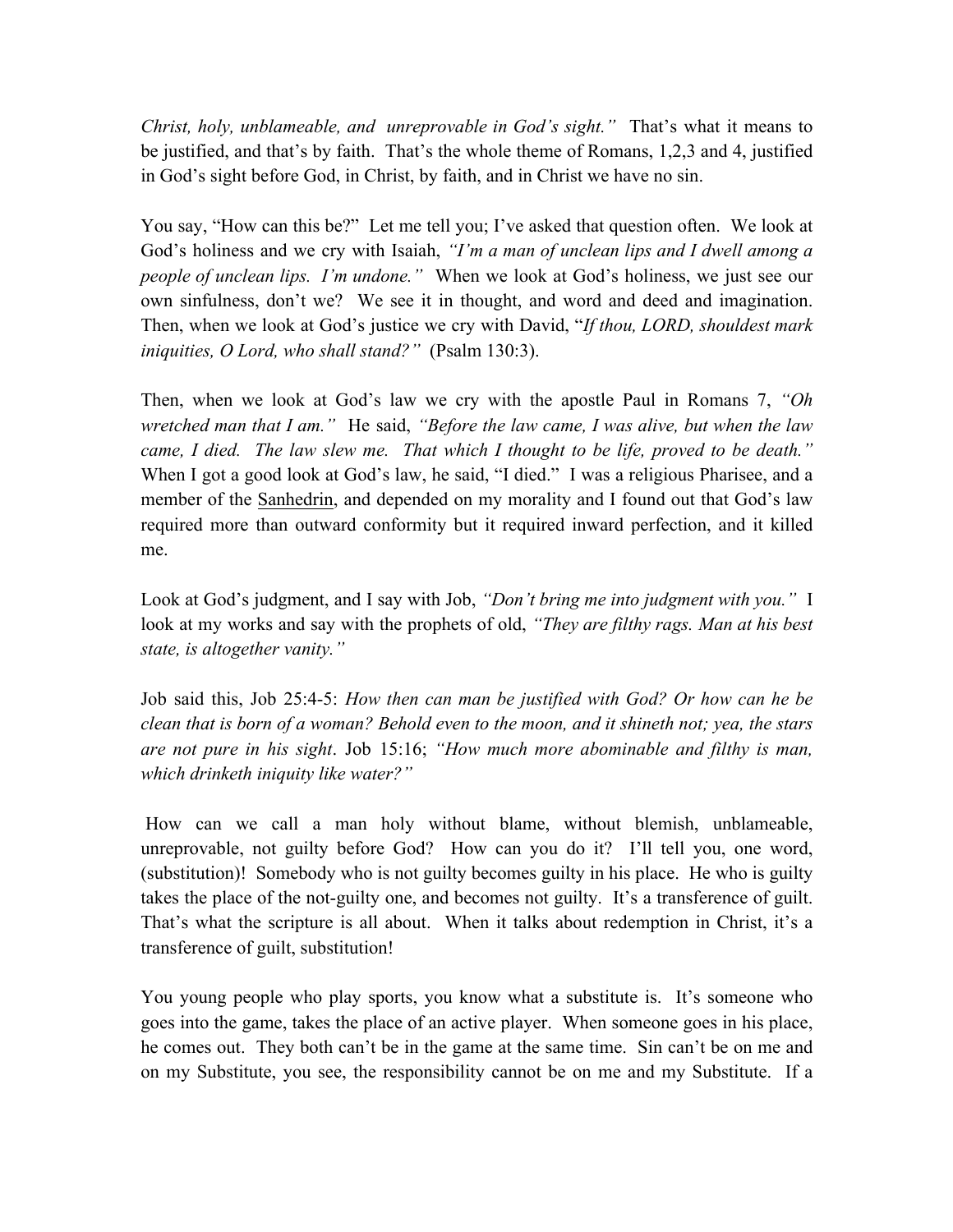man is in the game as my substitute and makes an error, it's not my responsibility; it's his. He suffers; he's penalized for his error. That's what Christ is; He's our Substitute.

Listen to the scripture, Isaiah 53:5-6; "*He was wounded for our transgressions, He was bruised for our iniquities: the chastisement of our peace was upon Him; and with his stripes we are healed. All we like sheep have gone astray; we have turned every one to his own way; and the LORD hath laid on Him the iniquity of us all."*

We can't both take the stripes. "Payment God's justice cannot twice demand, first at my bleeding Surety's hand then again at mine." Listen to First Peter 2: 24, *"Who him own self bare our sins in His own body on the tree that we, in Him, being dead to sin, should live unto righteousness; by His stripes we are healed."* 

I've already gone to the gallows (in Christ). I've already paid the debt (in Christ). The justice of God is satisfied (in Christ). "The payment is paid in full, (in full) I said."

Jesus paid it all, All the debt I owe. Sin has left a crimson stain, He washed it white as snow.

*"There is therefore, now, no condemnation to them who are in Christ Jesus."* First Peter 3:18 says, this is the word, substitution, *"For Christ also hath once suffered for sin, the just for the unjust, that He might bring us to God."*

I had a friend tell me years ago, he said, "I struggle with works, religion, good deeds, and try to make myself acceptable to God Almighty for so long, until I discovered one verse of scripture, in Second Corinthians 5: 21." Here we have the Father, the Son and the sinner. It says, *"For He, the Father, hath made Him, the Son, to be sin for us,* (the sinner, He's in our place, and in our room and in our stead, in order that we, the sinner), *might be made the righteousness of God, the Father, in Him.*" He the Father hath made Him the Son, the sin for us. He knew no sin; He had no sin. We had the sin. Now, we sinners are made righteous before God, holy unblameable, unreprovable and our sins are gone.

Did you hear what Jesus said to me? They're all taken away, away Your sins are pardoned; (forgiven, you're justified, you're free) They're all taken away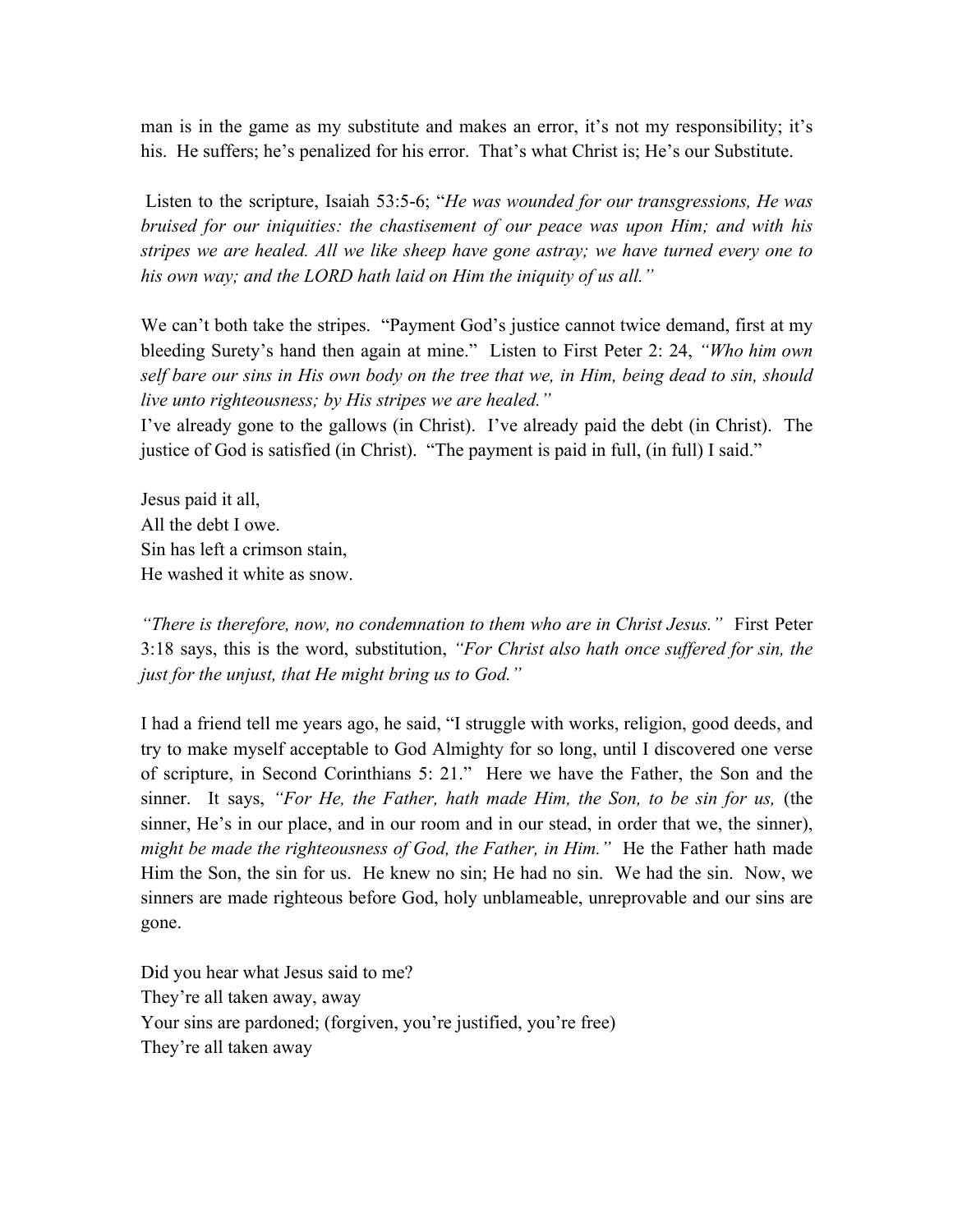There's a transference of guilt to my Substitute, on His head, in my room and stead, and I have no sin. We're holy, unblameable, and unreprovable, in His sight. Paul was so bold as to say, *"Who can lay anything to the charge of God's elect, it's God that justifieth,"* and therefore, now watch, (therefore), you see why I dwelt with that so strongly, therefore, being justified by faith, not by works, by faith, before God, we have peace.

You know, all my life since I was a boy, I've heard people use this phrase, "Peace with God." I hear people say, "Well, have you made your peace with God?" That's a good question, but the second question would be if somebody asked you that, say, "How can I make peace with God? Can I make peace with God? Can I put sin away? Can I write my name in the Book of Life? Can I put away my transgressions? What will I do, go to hell for them? They're not put away by hell. How are you going to make peace with God?

I heard people say when I was growing up, well, he was ready to die, and he made his peace with his maker. How did he do it? Did he join the church; did that make peace with God? Did he maybe get baptized, and make his peace with God? It's a strange God! You can't get off that light, when you break the laws of the land. Did he promise to do better? Why don't we have all the criminals line up and have them promise to do better, and give them peace?

No, listen, I'll tell you how to have peace with God. Listen to me. Turn to Colossians 1: 19. Now listen to it. This is the only way to have peace with God. *"Therefore, being justified by faith, we have peace with God.* Here's why, for it pleased the Father that in Christ should all fullness, holiness, righteousness, grace, mercy, peace, love, life, heaven and forgiveness that, *"in Christ, should all fullness dwell, and having made peace, through the blood of His cross."* That is how He made peace for us, with God, through the blood of His cross. "*By Him, I say, by Christ, to reconcile*," what is reconcile? It's to make friends, to bring enemies together, to put away the enmity. *"To Christ, He reconciled all things unto Himself."* Paul repeats it, He says, "By Christ I say, not by your church membership."

I tell you, joining the church does not make you a Christian, anymore than owning a piano, makes you a musician. I have a piano at the house, but I'm no musician. You can have your name on a church roll, but that doesn't give you peace with God. Whether I say, *"Whether there be things in earth or heaven and you who were enemies in your mind, by your wicked works, hath Christ now reconciled in the body of His flesh by the blood of His cross to present you holy, unblameable, unreprovable in His sight."* Oh, I wish I could shout that to the whole world*! "It pleased the Father that in Christ should all fullness dwell, and by Christ through the blood of His cross, to reconcile all things to*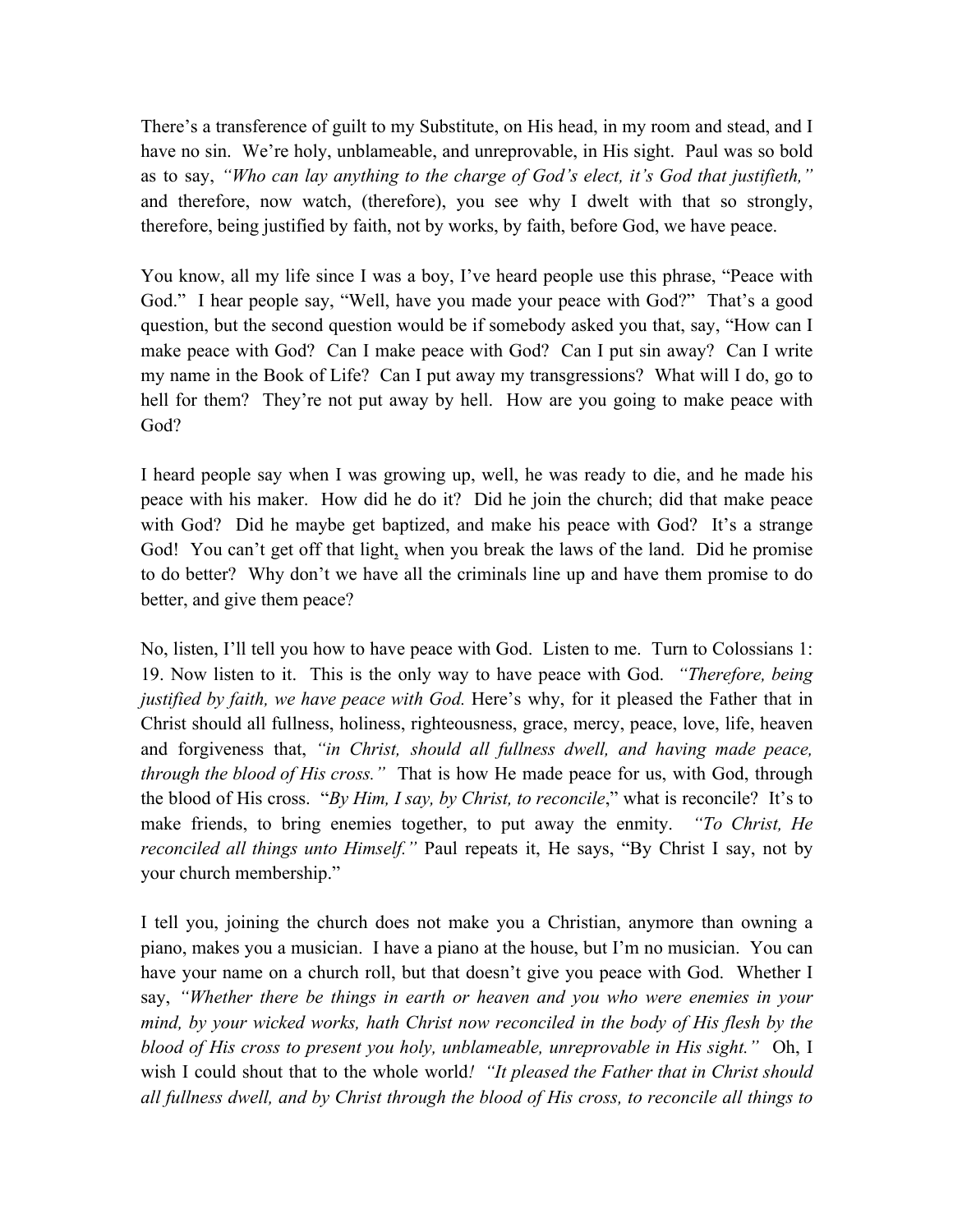*Himself. God was in Christ reconciling the world unto Himself. Therefore, being justified by faith, we have peace with God."* How? Through our Lord Jesus Christ!

Now, look at the next verse, verse 2. We not only have peace with God, but peace is a particular blessing. Peace gives us a rest and a quiet spirit. It gives us comfort and confidence. But, He says, that *"We not only have peace with God, but we have access to God. We have access into this grace, wherein we stand, and rejoice in our hope of the Glory of God,*" not only that, I have peace with God. You know, you can have peace with a man. He can forgive you and walk off and leave you alone. I don't only have peace with God, but you have peace with God, but we have access to God. We have access into all of His mercies and blessings. We have access into His presence, *"Having made peace for us through the blood of His cross,"* He says, in Hebrews 4:16, "*Let us therefore come boldly unto the throne of grace, that we may obtain mercy, and find grace to help in time of need*."

Come boldly into the presence. Call Him Father. All blessings are yours in Christ.

*"Of God are you in Christ Jesus, who of God is made unto us wisdom, righteousness, sanctification and redemption. Therefore let no man glory in men. For all things are yours; whether Paul, or Apollos, or Cephas, or the world, or life, or death, or things present, or things to come; all are yours; And ye are Christ's; and Christ is God's."*

Isn't that beautiful? Therefore, being justified, (holy, unblameable, unreprovable), without blemish, in His sight. "*He is able to present you faultless, and without blame in His presence with exceeding joy. To the only wise God, our Saviour, be glory and majesty."*

Now, Paul says, *"here we stand."* We have peace with God. We have access into His presence. We have access into His grace, and here we stand and rejoice in hope of the glory of God.

Martin Luther said this; I just love the writings of Luther. He said, "Although, by nature, I'm a sinner, yet I despair not, for Christ Jesus who is my Redeemer, and my Righteousness and my Advocate, and my Intercessor, liveth in the presence of God." And in Him, because of his death and His precious blood, I have no sin. My sins are gone; they are put away. I have no fear. I have no sting of conscience, I have no fear of judgment, and I'm justified. I'm justified in Christ and *"There is therefore, now, no condemnation to them that are in Christ Jesus, who walk not after the flesh, but after the Spirit.*" Justified, peace with God, access into the presence of God and rejoice in the hope of the glory of God. Isn't that wonderful?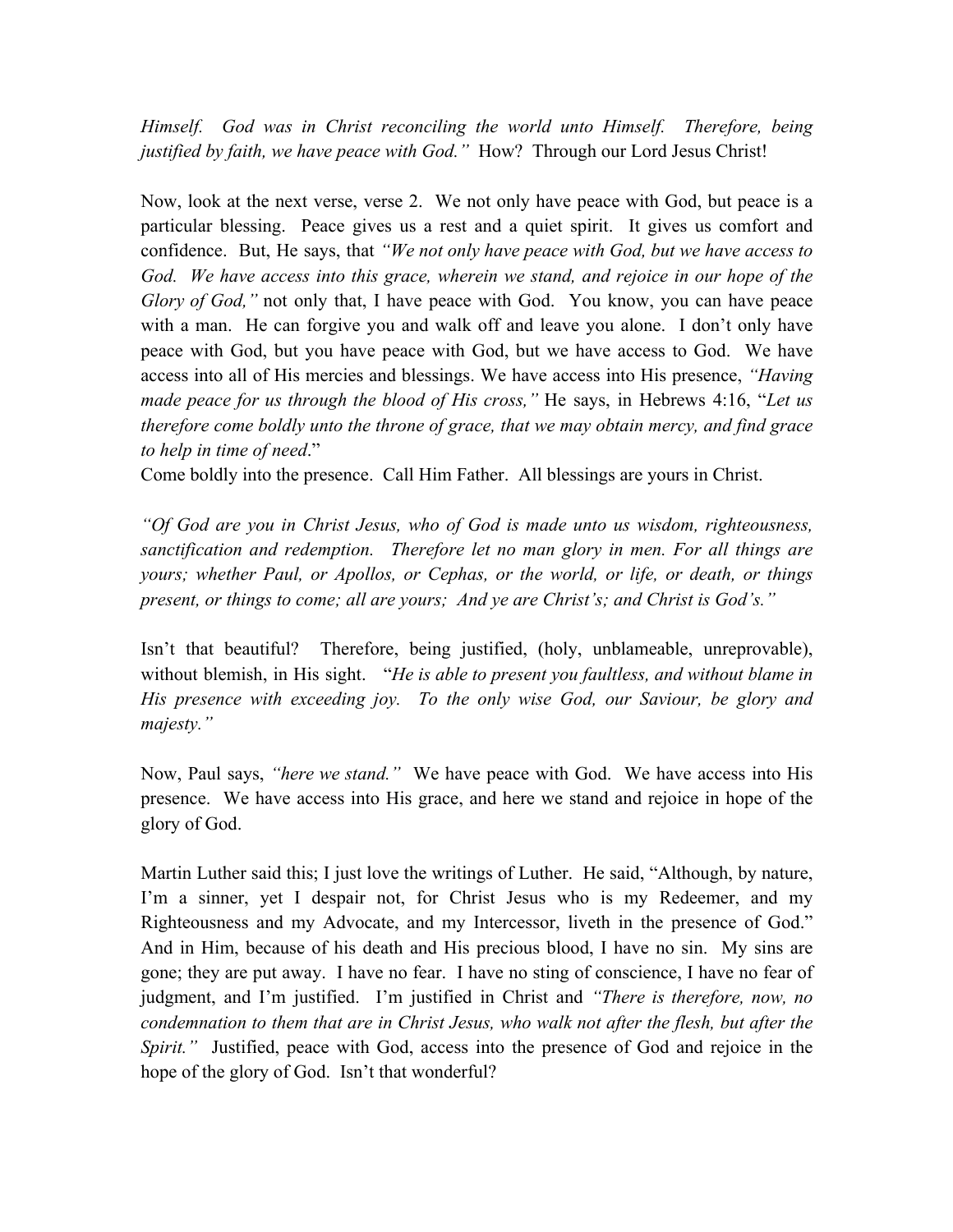There was a great preacher of the past, Augustus Montague Toplady. You're familiar with him, though you may not recognize his name. He wrote the song, "Rock of Ages, Cleft For Me." Well, he wrote another song that most people have never heard, but it's called a "Debtor to Mercy Alone." I want to read it to you. Augustus Toplady said:

I'm a debtor to mercy alone, Of covenant mercies I sing Nor fear with His righteousness on My person, my praises to bring. The terror of God's law with me has nothing to do My Saviour's obedience and blood, Hide all my sins from His view.

And the work, which His goodness began The arm of His strength will complete, His promise to me is yes and amen And never has he forfeited one, yet.

Things future, nor things that are now Nor all things below or above, Can make Him, His promise forego Or sever my soul from His Love.

My name from the palms of His hands Eternity will never erase, Impressed on His heart, my name remains In marks of indelible grace. Yes, I'm to the end, shall endure As sure as His promise is given, More happy, but not more secure Are the glorified saints already in heaven.

That's mercy, that's grace and that's the results and blessings of justification in Christ, by Christ, through Christ, by faith. You see, look at my text again, as we close.

Therefore, we are "*Being justified*," not guilty, without sin, without blemish. We are holy and righteous in God's presence, by faith in Christ Jesus. It is not in your church, not in your experience, and not in your profession, but in Christ Jesus, because *"He loved us and gave Himself for us."* "*We have peace with God*." I didn't make it, He did. It wasn't established on my obedience, it was established on His obedience and His death. I have